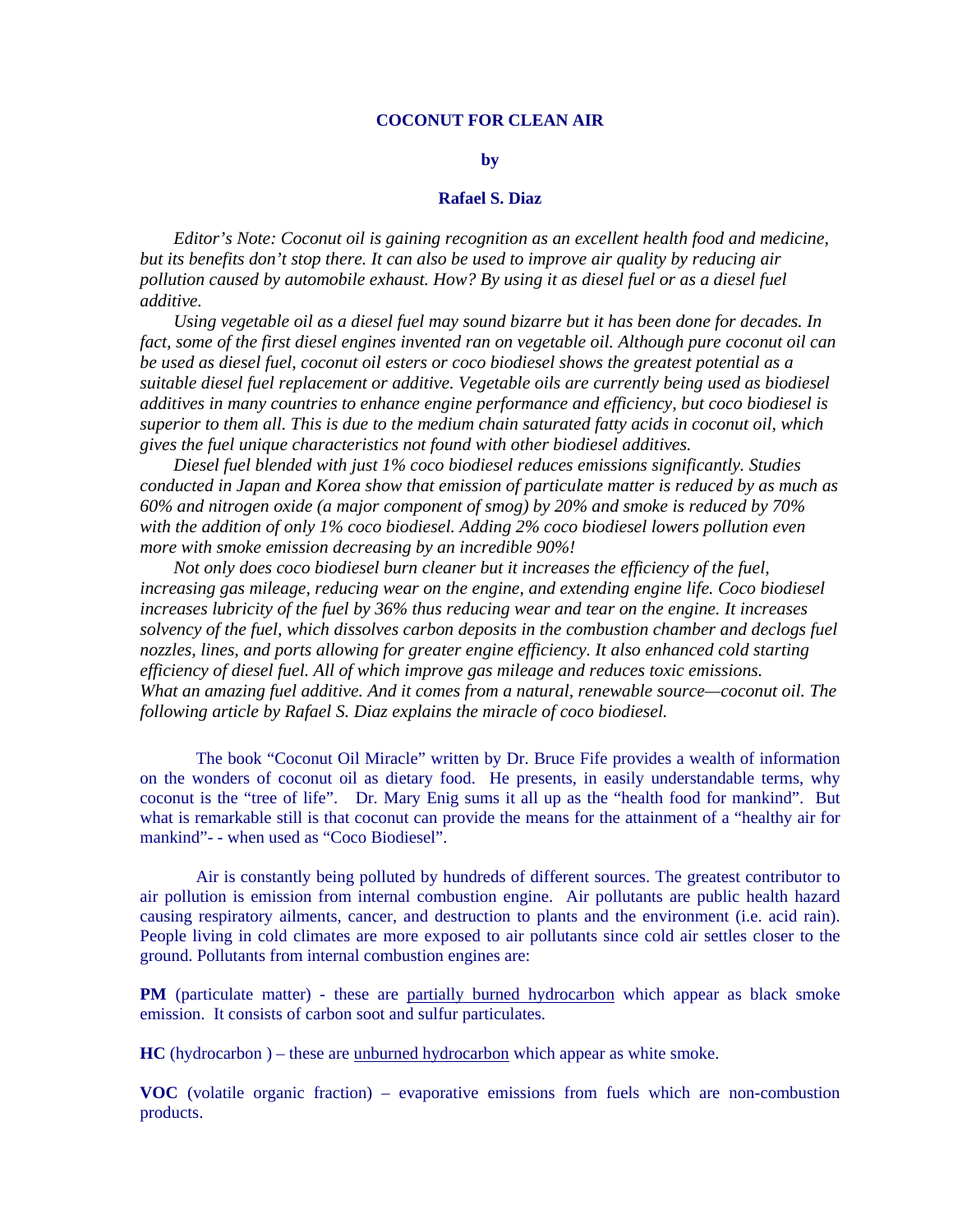**NOx** (nitrogen oxide) – a combustion by-product that causes acid rain (nitric acid). It also aid in the formation of ground level ozone that leads to smog. .

**CO** (carbon monoxide) – a poisonous gas resulting from imperfect combustion. High concentration of ingestion can cause death in minutes.

**CO2** (carbon dioxide) **–** although not harmful to health, it is a major concern on the issue of global warming. It is one of the greenhouse gases (GHG).

 $SO_2$  (sulfur dioxide) - a combustion by-product that forms into sulfur trioxide ( $SO_3$ ) then to acid rain.

Since perfect combustion produces only Carbon Dioxide (CO2) and Water  $(H_2O)$ , all other emissions are products of imperfect combustion. Therefore, the quest for clean emission (and clean air) can be effectively attained through efficient combustion. *Coco-Biodiesel optimizes combustion when blended in diesel fuel even with just 1%.* 

## **COCONUT OIL AND COCO BIODIESEL**

 When people hear the word Coco Biodiesel for the first time, it is often mistaken for coconut oil (or cooking oil.). This is understandable because it does come from coconut oil. The molecule of coconut oil consists of 1 unit glycerine and a number of fatty acid component.of medium carbon chain. The medium carbon chain is what makes coconut oil unique from other plant oils in the world. Plant oil consists of glycerine and fatty acids. The glycerine component of plant oil has a high boiling point which prevents the plant oil from volatilizing. This is what makes it excellent as cooking oil. However, in biofuel application, what is used is the fatty acid component of the plant oil that is converted to another element called ester. Esters volatilize just as petroleum fuels. Glycerine and fatty acids are separated from each other by a process known as esterification. The plant oil is reacted with an alcohol with the aid of a catalyst. If the plant oil is coconut and methanol is the alcohol reactant, the resulting element is Coco Methyl Ester. Coco Methyl Ester is the chemical name of Coco Biodiesel.



A methyl ester molecule is a straight-carbon chain structure similar to fossil diesel fuel except that it is less clustered and has presence of oxygen molecule at the end of the carbon chain. In petroleum application, the nomenclature of saturated and unsaturated fatty acid changes to its IUPAC name "alkane" which is saturated carbon chain with carbon-hydrogen relationship expressed as  $C_nH_{2n+2}$ . Monounsaturated fatty acid becomes "alkene" (also referred to as olefin) with carbon-hydrogen relationship expressed as  $C_nH_{2n}$ . Polyunsaturated fatty acid becomes "alkyne" with carbon-hydrogen relationship expressed as  $C_nH_{2n-2}$ .

Example: Alkane C18 is saturated chain of 18 carbon and 38 hydrogen  $(C_nH_{2n+2})$ . Alkene C18 is monounsaturated chain of 18 carbon and 36 hydrogen  $(C_nH_{2n})$ Alkyne C18 is polyunsaturated chain of 18 carbon and 34 hydrogen  $(C_nH_{2n-2})$ 

# **COCO BIODIESEL – A PREMIUM BIODIESEL**

All biodiesels are excellent enhancers for diesel fuel proven to be effective in reducing emissions and in improving engine performance. But unlike biodiesel from rapeseed (Europe); soybean (U.S.); canola (Canada); and palm (Malaysia), Coco Biodiesel (Philippines) is unique due to its short and medium carbon chain making it a superb and versatile biodiesel. All Methyl Esters have *high*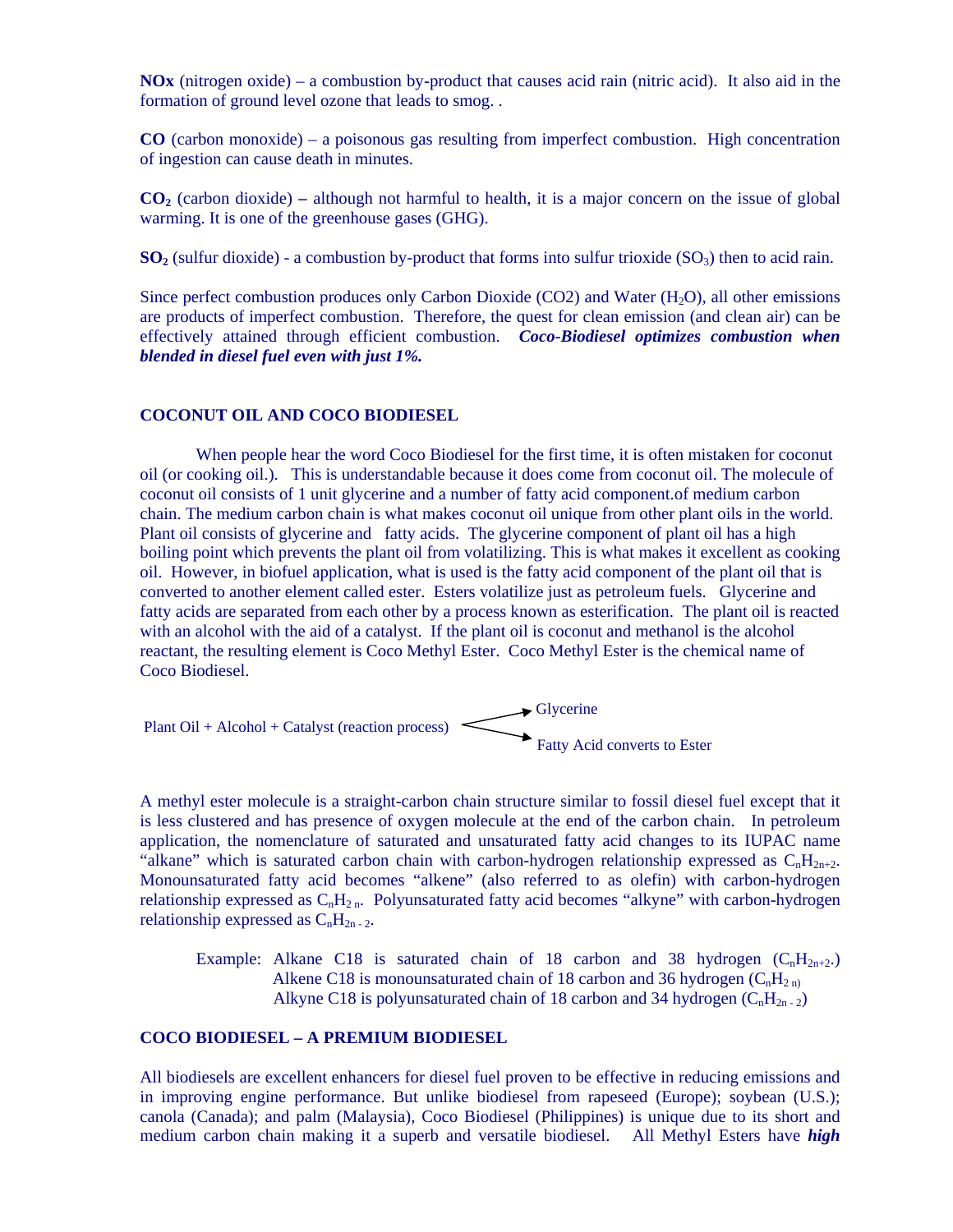*lubricity and oxygen content* including coconut. However, the added features of *high solvency, high cetane number, lower NOx emission, and excellent distillation range* are specific only to Coco Biodiesel due to the presence of carbon 8, 10, 12, and 14 apart from carbon 16 and 18 which are the typical profile of most biodiesels. With five (5) fuel enhancing features versus only 2 or 3 features of other plant biodiesels, Coco Biodiesel is undoubtedly, a premium biodiesel!

#### **Diesel Carbon Chain Profile**

| <b>Boiling Point <sup>o</sup>F</b> | 258 303 | 345 | 384 | 421 | 456 | 488 | 519 | 548 | 573 | 601 | $C_8$ $C_9$ $C_{10}$ $C_{11}$ $C_{12}$ $C_{13}$ $C_{14}$ $C_{15}$ $C_{16}$ $C_{17}$ $C_{18}$ $C_{19}$ $C_{20}$ $C_{21}$ $C_{22}$<br>625 | 649 | 697 |
|------------------------------------|---------|-----|-----|-----|-----|-----|-----|-----|-----|-----|-----------------------------------------------------------------------------------------------------------------------------------------|-----|-----|
| <b>Local Diesel</b>                |         |     |     |     |     |     |     |     |     |     |                                                                                                                                         |     |     |

# **Methyl Ester (ME) Carbon Chain Profile**

|                                     | Caprylic       |          |          | Capric Lauric Myristic | <b>Palmitic Stearic</b> |          |          |  |
|-------------------------------------|----------------|----------|----------|------------------------|-------------------------|----------|----------|--|
|                                     | $\mathbf{C}_8$ | $C_{10}$ | $C_{12}$ | $C_{14}$               | $C_{16}$                | $C_{18}$ | $C_{20}$ |  |
| <b>Boiling Point <sup>o</sup>F</b>  | 258            | 345      | 421      | 488                    | 548                     | 601      | 649      |  |
| <b>Coconut ME</b><br><b>Palm ME</b> |                |          |          |                        |                         |          |          |  |
| <b>Soybean ME</b>                   |                |          |          |                        |                         |          |          |  |
| <b>Canola/ Rapeseed ME</b>          |                |          |          |                        |                         |          |          |  |
|                                     |                |          |          |                        |                         |          |          |  |

As seen in the foregoing chart, the distinction of plant hydrocarbon from fossil hydrocarbon is the absence of odd number carbon (i.e. carbon 9, 11, 13, 15, etc). Its molecule is less clustered and reacts better with oxygen in the combustion chamber.

# **BIODIESEL - FUEL FOR THE 21ST CENTURY**

 Petroleum analysts project that the world crude oil reserve shall reach its halfway mark between the year 2010 and 2015 and since demand growth is exponential, the world crude oil supply will be in critical level by 2040. The accuracy of this projection is not important. The message is simple - crude oil supply will run low within the first half of this century. Alternative fuels must be developed now and the most promising thus far are biofuels – ethanol for gasoline and methyl esters (or biodiesel) for diesel engines being renewable fuels.

 Furthermore, the gloomy future of crude oil supply is exacerbated by disturbing important environmental issues concerning ozone depletion, global warming, and heavy air pollution. These have resulted in the legislation of stringent Clean Air Act in most countries. The development of Coco Biodiesel as well as Palm Biodiesels in Asia is timely since these tropical oils can address the problem of dwindling crude oil supply and the environmental issues for the Asian region.

 As diesel fuel is produced from crude oil through fractional distillation, methyl ester (or biodiesel) is produced from plant oil through esterification. Plant oil such as soybean, rapeseed, canola, corn, sunflower, peanut, palm, coconut, mustard seed, jatropha, and many more will undoubtedly become the alternative fuel for the  $21<sup>st</sup>$  century. Coco Biodiesel will play an important role in this new industry

 Coco Biodiesel is an excellent emission cleansing fuel that can be blended with fossil fuel as well as with other biodiesels to address the quest for clean air. Perhaps the available supply of Coco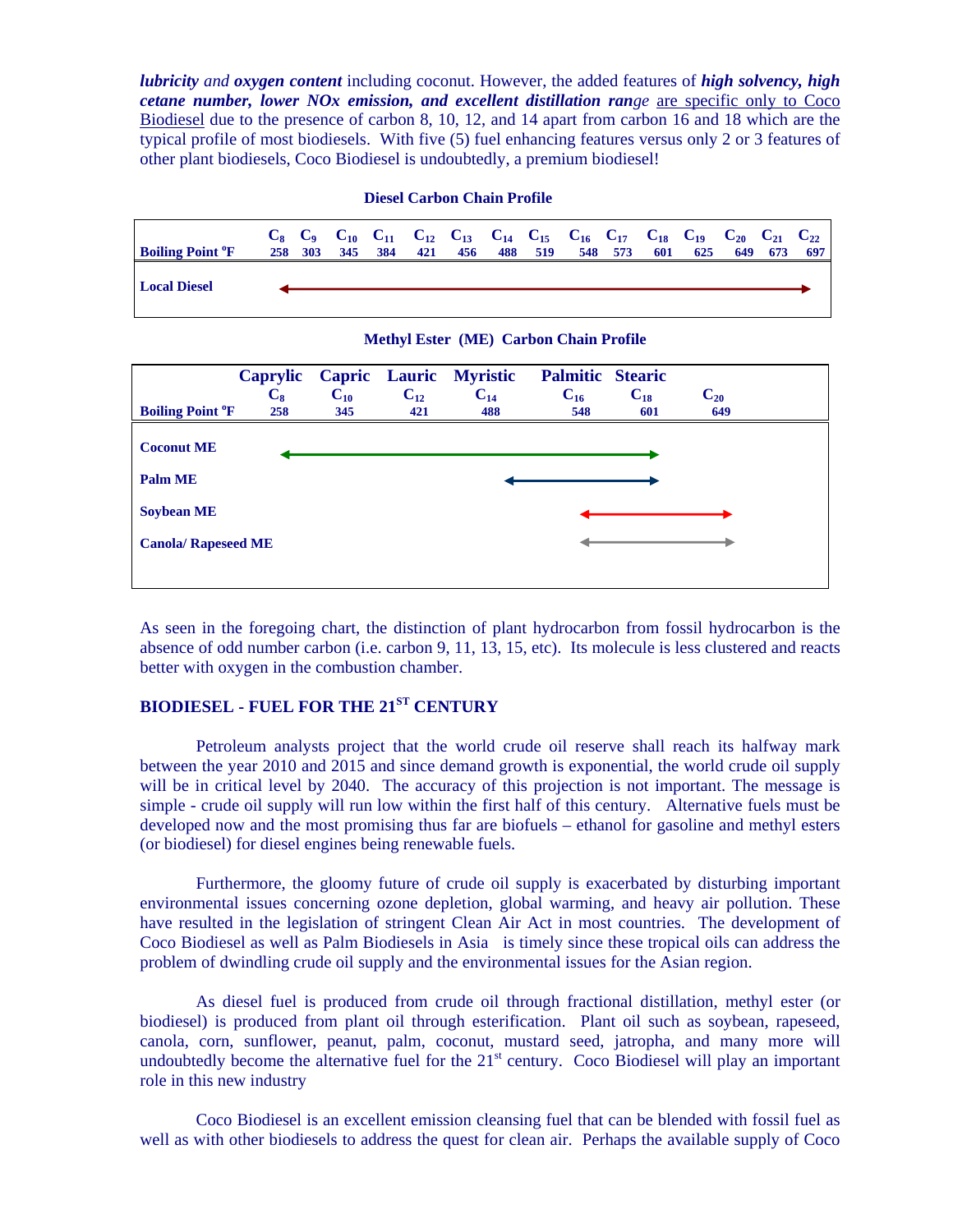Biodiesel may be insignifacnt at the onset, but its development can be a very positive and promising direction. Developing supply of Coco Biodiesel only requires extensive replanting and fertilization of coconut trees. It is unlike the expensive exploration and drilling cost for crude oil which gives no assurance that crude oil can be found. Tropical countries have the proper climate, proper soil, and plenty of lands for planting.

# **ACTION OF COCO BIODIESEL (Optimizing Combustion Efficiency to Produce Clean Emission)**

 There are thousands of studies and research data accumulated over the past 20 years from various universities and research institution in U.S., Europe, Canada, Japan, Australia and even Korea on Methyl Esters as biodiesel. All have dramatic and very favorable result. There are no negative report published on biodiesel except for the slight increase in NOx (in most plant oil) and potential effect of solvency on some rubber component at high treat rate. However, tests on Coco Biodiesel which includes those from Nihon University through the Japan Society for the Promotion of Science (JSPS) and the Technological University of the Philippines obtained excellent results in NOx and PM reduction:

- 1. NOx emission has decreased by as much as 20% (this is likely the effect of lower operating temperature due to the shorter carbon chain, wider distillation range, and high cetane number).
- 2. Emission of Particulate Matter (PM) has reduced by as much as 60% from as little as 1% blend in low sulfur diesel.
- 3. One (1) liter of Coco Biodiesel combusted with diesel fuel reduces  $CO<sub>2</sub>$  emission by 3.2 kg.

To understand the actions of Coco Biodiesel in promoting efficient combustion, there must first be a good understanding of why poor combustion occurs. The elements of combustion are Fuel, Air, and Heat Source. Deficiency in any or a combination of these three elements will result in poor combustion. Deficiency, on the other hand, can also be caused by three conditions:

*Defective Engine Condition*: Poor compression ( in diesel engine) due to worn out piston ring, broken piston ring; worn out fuel pump; worn out fuel injector units; worn out (enlarged) fuel nozzles; blow-by; etc.

*Dirty Engine Condition*: Plugged or partially clogged fuel injector nozzles; deposits in fuel lines and ports; heavy carbon accumulation in combustion chamber; blocked exhaust system (heavy carbon deposit in muffler); dirty air-filter; clogged fuel filter, etc

*Poor Quality of Fuel*: High distillation range (high T90); high sulfur content; low Cetane No.; low lubricity; other

There is nothing Coco-Biodiesel can do to correct a defective engine condition. This requires the skill of a mechanic. However, **Coco-Biodiesel can do wonders in addressing a dirty engine**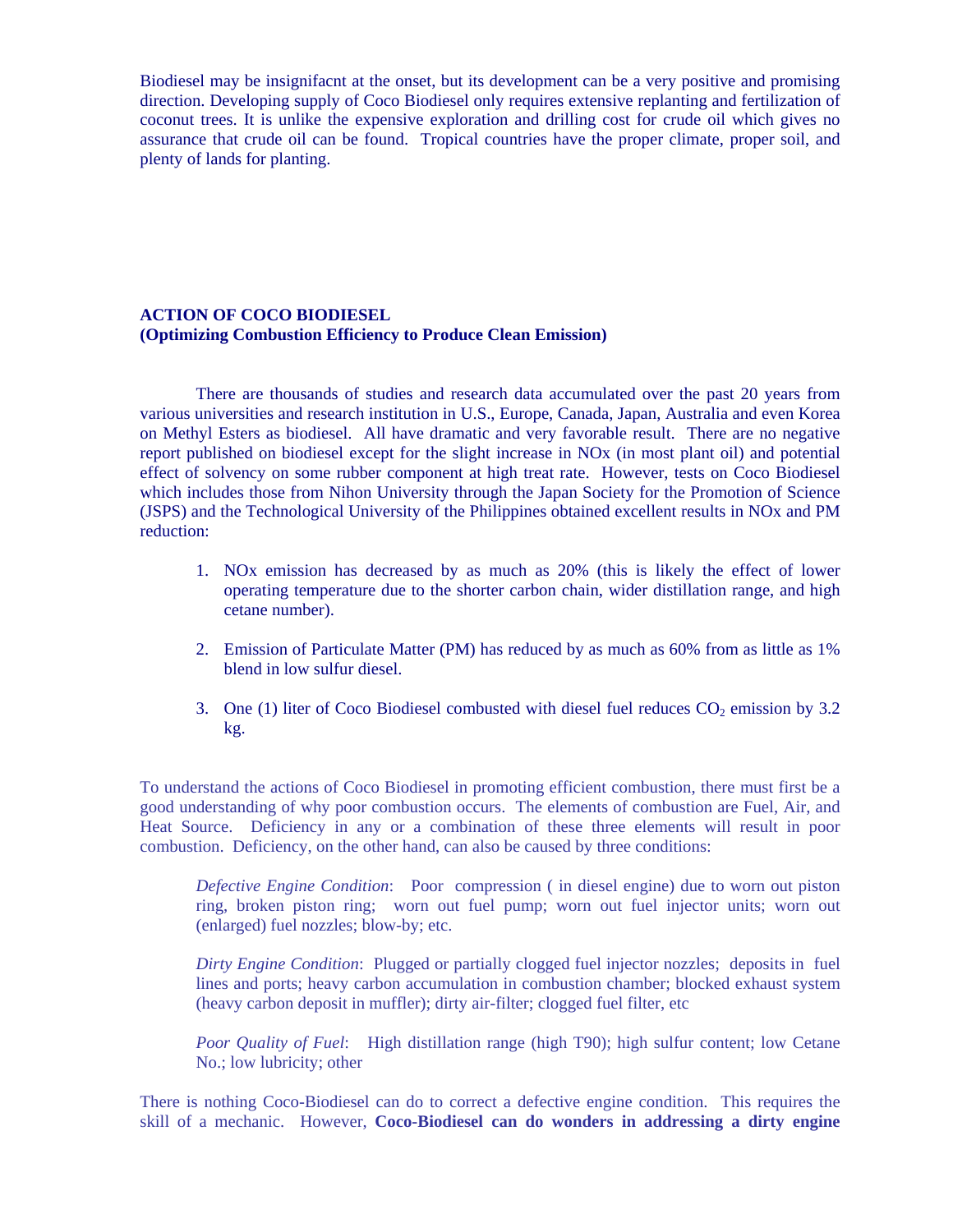**condition and poor quality of fuel** due to its unique features not present in fossil diesel (and in other biodiesels).

*Oxygen Content* - presence of 11% oxygen is *common in all biodiesel*. Fossil diesel fuel has no oxygen content and is therefore prone to oxygen starvation during combustion. Coco Biodiesel promotes clean burning.

*Lubricity* - high lubricity feature of plant esters is *common in all biodiesels*. 1% blend of Coco biodiesel increases the lubricity of low sulfur diesel by 36% based on laboratory report from Southwest Research Institute in San Antonio, Texas, U.S.A. It enhances boundary lubrication of fuel pump and injector units to restore atomizing pressure efficiency.

*High Solvency* - this feature is *specific only to coco biodiesel* due to the short and medium carbon chain which provides such feature. Other biodiesels have low to mild solvency. This feature effectively declogs fuel injector nozzles, fuel lines, and fuel ports of accumulated deposits (i.e carbon soot, gum, varnish, ash residue, and other resinous elements) to restore fuel spray efficiency. It also cleanses the combustion chamber of accumulated carbon deposits. It provides diesel fuel with a self-cleaning feature even at 1% blend.

*High Cetane Number* – this feature is *specific only to coco biodiesel* due to the low level of unsaturated fatty acid of coconut oil. Iodine value measures the unsaturates in fatty acid and has direct correlation with cetane number. Low iodine value equates with high cetane number and vice versa. Coco Biodiesel has iodine value of  $7 - 10$  with cetane number of 68. Other biodiesels have iodine value of 45 and above and cetane number of less than 50. Coco Biodiesel promotes better acceleration response, clean emission and greater mileage.

*Excellent Volatility Range* – this feature is *specific only to coco biodiesel* since it is one of only two common plant oil that has an initial boiling point of  $258 \text{ °F}$  (C8) and final boiling point of 601 °F (C18). It is the only biodiesel that runs parallel with the distillation range of U.S. Diesel No.1. Other biodiesel have narrow distillation range. Coco Biodiesel enhances the rate of volatilization and cold-starting feature of diesel fuel.

 Although biodiesel can be used as 100% diesel fuel substitute (or B100) without need of engine modification or alteration, its high cost however does not make it a feasible substitute to fossil diesel as yet. Due to its quality enhancing features not present (or has weak presence) in diesel fuel, Biodiesel is currently used only as enhancer for diesel fuel. Biodiesel from soybean, rapeseed, and canola is used in U.S. and Europe at 5% to 10% blend to meet their strict emission standards. In many parts of Europe, 5% biodiesel blend (B5) is mandated by government. As to Coco Biodiesel, a 1% to 2% blend is effective enough to substantially reduce smoke and harmful emissions. In time, Coco Biodiesel will be known as an excellent blending component for other biodiesels for its special features coming from the short & medium carbon chain components. Coco Biodiesel will further enhance the performance features of soybean, rapeseed, canola, and palm biodiesels.

Coco Biodiesel surpasses the quality parameters for diesel fuel established in the "World Fuel Charter" by all automotive and engine manufacturers worldwide.

| <b>Quality Parameters</b>       | <b>International Spec.*</b><br><b>Diesel</b> | <b>Coco Biodiesel</b> | <b>Remarks</b>                |
|---------------------------------|----------------------------------------------|-----------------------|-------------------------------|
| Viscosity (cst $@40^{\circ}F$ ) | $2 - 4$                                      | 2.63                  | Meets Int'l Specification     |
| <b>Cetane Numer</b>             | $53 \text{ min}$                             | 68                    | Surpasses Int'l Specification |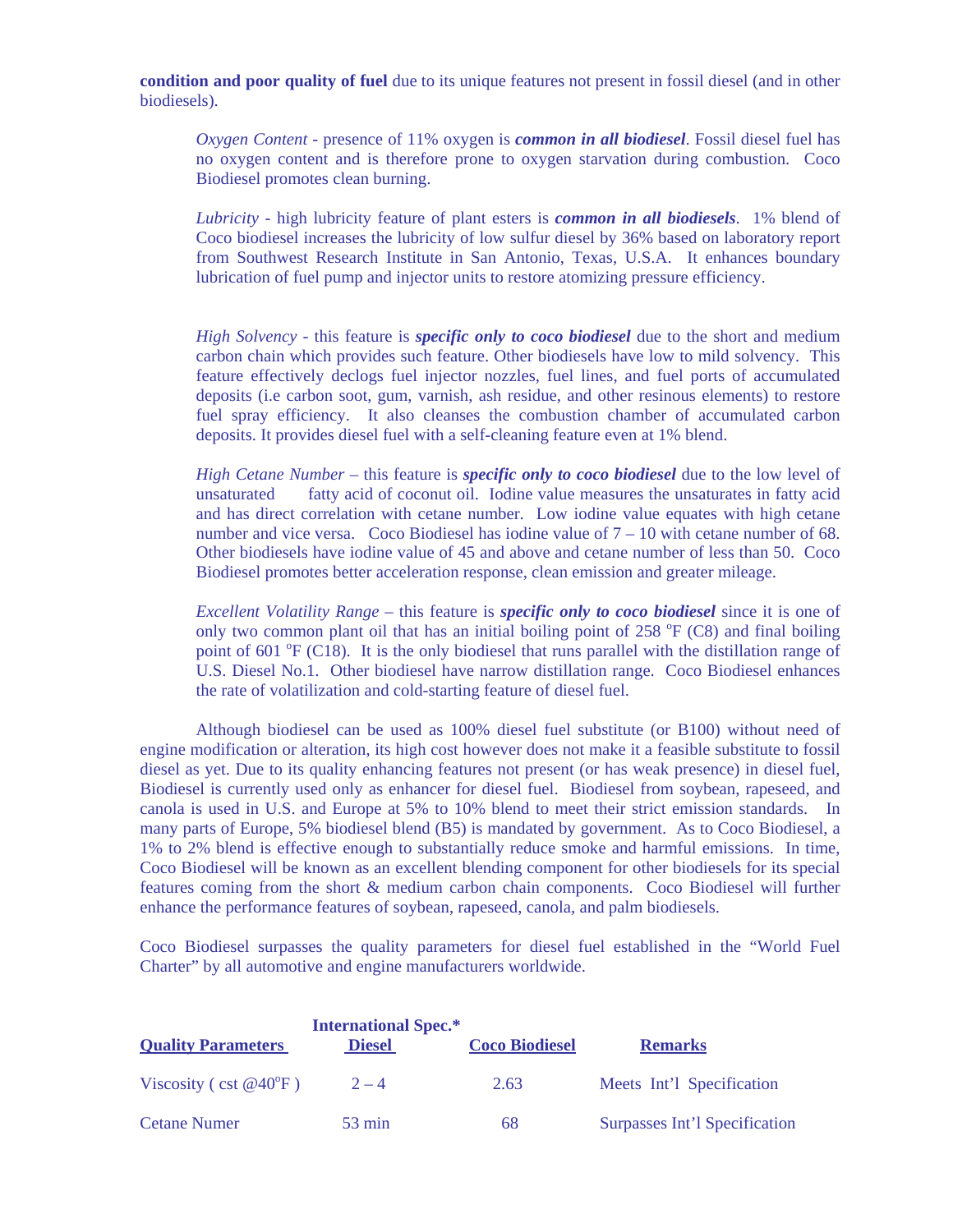| Flash Point, <sup>o</sup> C | 55                     | 104               | Surpasses Int'l Specification |
|-----------------------------|------------------------|-------------------|-------------------------------|
| <b>Sulfur Content,</b>      | $0.030 \,\mathrm{max}$ | Trace             | Surpasses Int'l Specification |
| Distillation T90            | $340^{\circ}$ C        | $313\,^{\circ}$ C | Surpasses Int'l Specification |
| Final Boiling Point (FBP)   | $365\text{ °C}$        | $335 \text{ °C}$  | Surpasses Int'l Specification |

(Note \* Specification published by the World Fuel Charter signed by all automotive and engine manufacturers. It allows blend of up to 5% Vegetable Derived Ester provided it is compliant with DIN VS 1606)

 Coco Biodiesel is fast catching up in Asia. Tests conducted at Tokyo Metropolitan Research Institute in Japan and SK Corporation at Daeduk Institute in South Korea show favorable potential of Coco Biodiesel in addressing air quality standards. Industrialized countries in Asia like Japan and Korea are seriously looking at 5% blend of biodiesel to address the objective of the Kyoto protocol i.e. reduction of  $CO<sub>2</sub>$  emission and other greenhouse gases or GHG as well as Particulate Matter (PM). For Japan alone, a 5% biodiesel blend translates to 2 billion liters per year, far beyond what the Philippines can supply. Furthermore, the 2004 Biodiesel Guidelines published by U.S. NREL (New Renewable Energy Laboratories) show excellent potential of coco biodiesel as a blending component for other plant biodiesel to enhance their emission cleansing features.

|                                | <b>Saturated</b><br>C8:0; C10:0;<br>C12:0; C14:0;<br>C <sub>16</sub> :0; C <sub>18</sub> :0;<br>$C_{20:0}$ | <b>Mono Unsaturated</b><br>C <sub>16:1</sub> ; C <sub>18:1</sub> ;<br>$C_{20:1}$ | <b>Poly Unsaturated</b><br>C18:2; C18:3;<br>C20:2; C20:3 |
|--------------------------------|------------------------------------------------------------------------------------------------------------|----------------------------------------------------------------------------------|----------------------------------------------------------|
|                                | (Coconut/PKO)                                                                                              | $($ Palm $)$                                                                     | (Soybean, Canola)                                        |
| <b>Cetane Number</b>           | <b>High</b>                                                                                                | <b>Medium</b>                                                                    | Low                                                      |
| <b>Cold Flow Plug Point</b>    | <b>High</b>                                                                                                | <b>Medium</b>                                                                    | Low                                                      |
| <b>Oxidation Stability</b>     | <b>High</b>                                                                                                | <b>Medium</b>                                                                    | Low                                                      |
| <b>NO<sub>x</sub></b> Emission | <b>Reduction</b>                                                                                           | <b>Slight Increase</b>                                                           | <b>Large Increase</b>                                    |

### **Effects of Fatty Substance in Engine Performance \***

 **( Note \* Data from U.S. NREL 2004 Biodiesel Handling Guidebook )** 

From the foregoing, it can be clearly seen that coco biodiesel will play a very important role in the development of New Renewable Energy (NRE) for land transport in the  $21<sup>st</sup>$  century.

Coconut is indeed the "tree of life" not just for the *food* that we eat *but* also for the *air* that we breathe. If government policy is crafted well, coconut can also be a "tree of prosperity" due to its high volume potential export market just waiting to be tapped.

Everything begins with the development of the local market to promote interest in coconut planting and fertilization as well as plant investments.